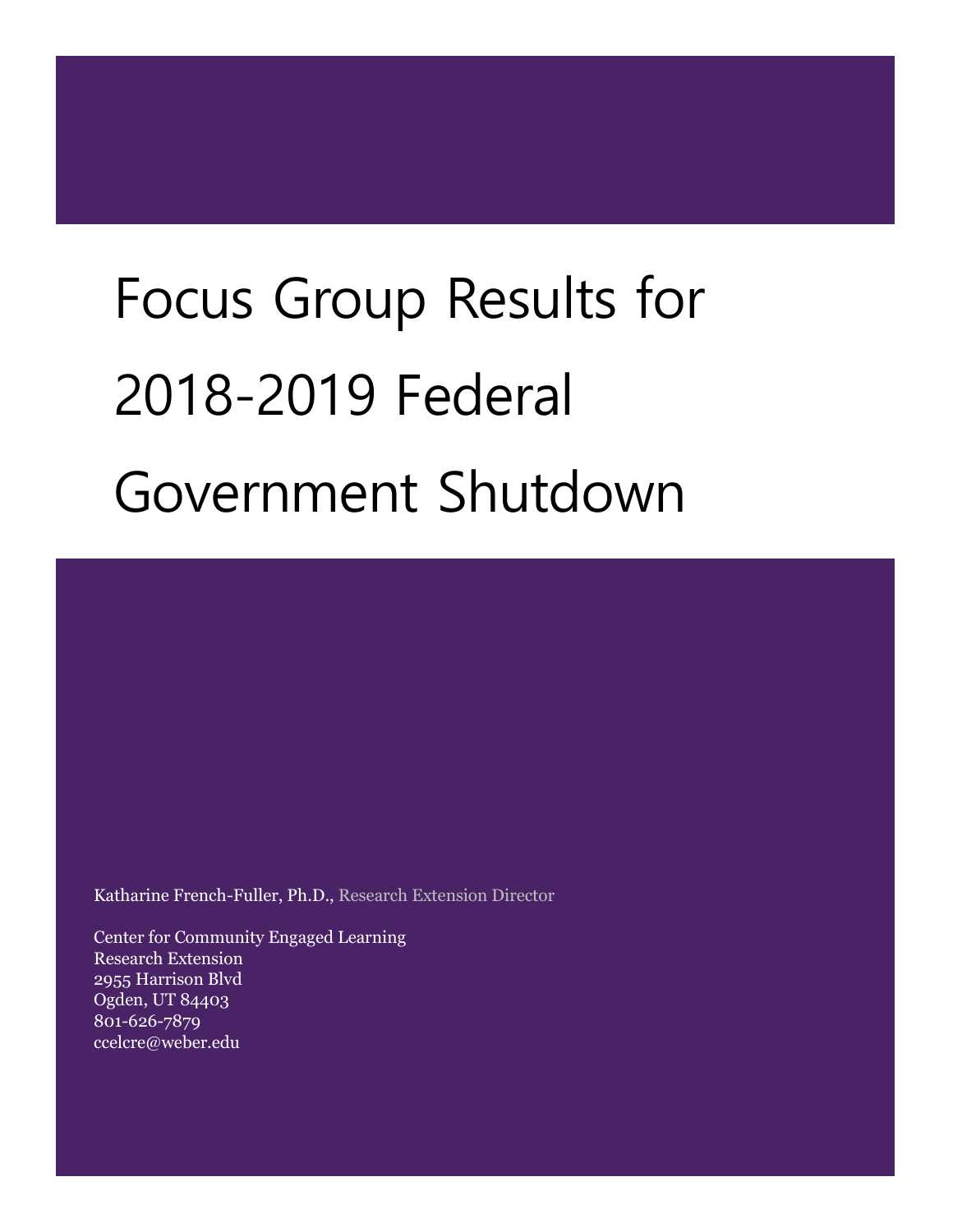## Contents

<span id="page-1-0"></span>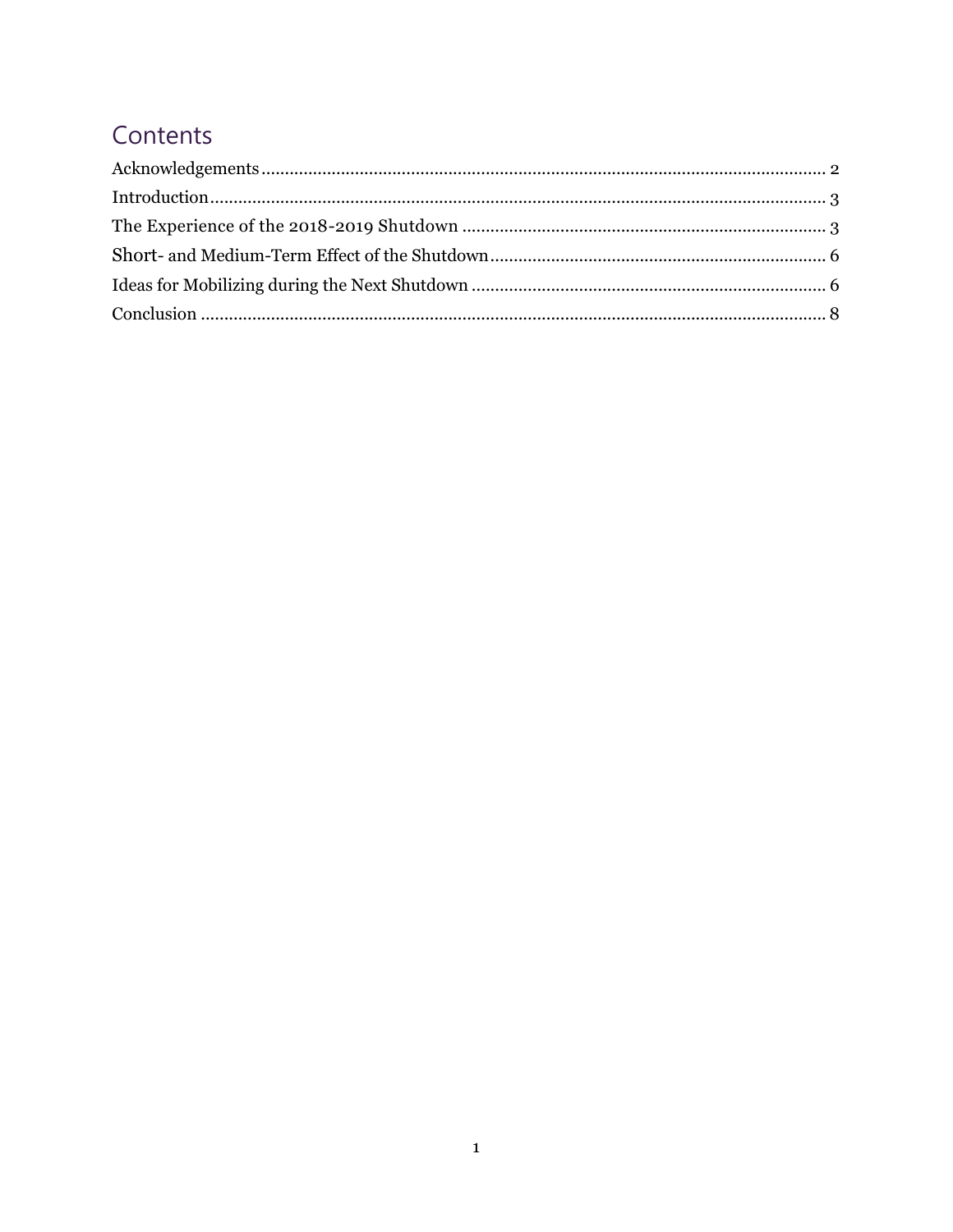### Acknowledgements

The mission of the CCEL Research Extension (RE) is to meet the research and data needs of the greater Northern Utah community. This report would not have been possible without the support of the Kimberly Love, Program Coordinator in the Center for Continuing Education, and Guy Letendre, Economic Development Director in University Advancement. We appreciate their contributions in time and project direction. In addition, we thank focus group participants for lending their voice and time for this critical project. Dr. French-Fuller conducted the focus groups and authored this report. Taylor Calabrese and Raquel Lemos provided data analysis and focus group support.

Preferred Citation

French-Fuller, Katharine. (2020). *Focus Group Results for 2018-2019 Federal Government Shutdown.* Weber State University: Center for Community Engaged Learning.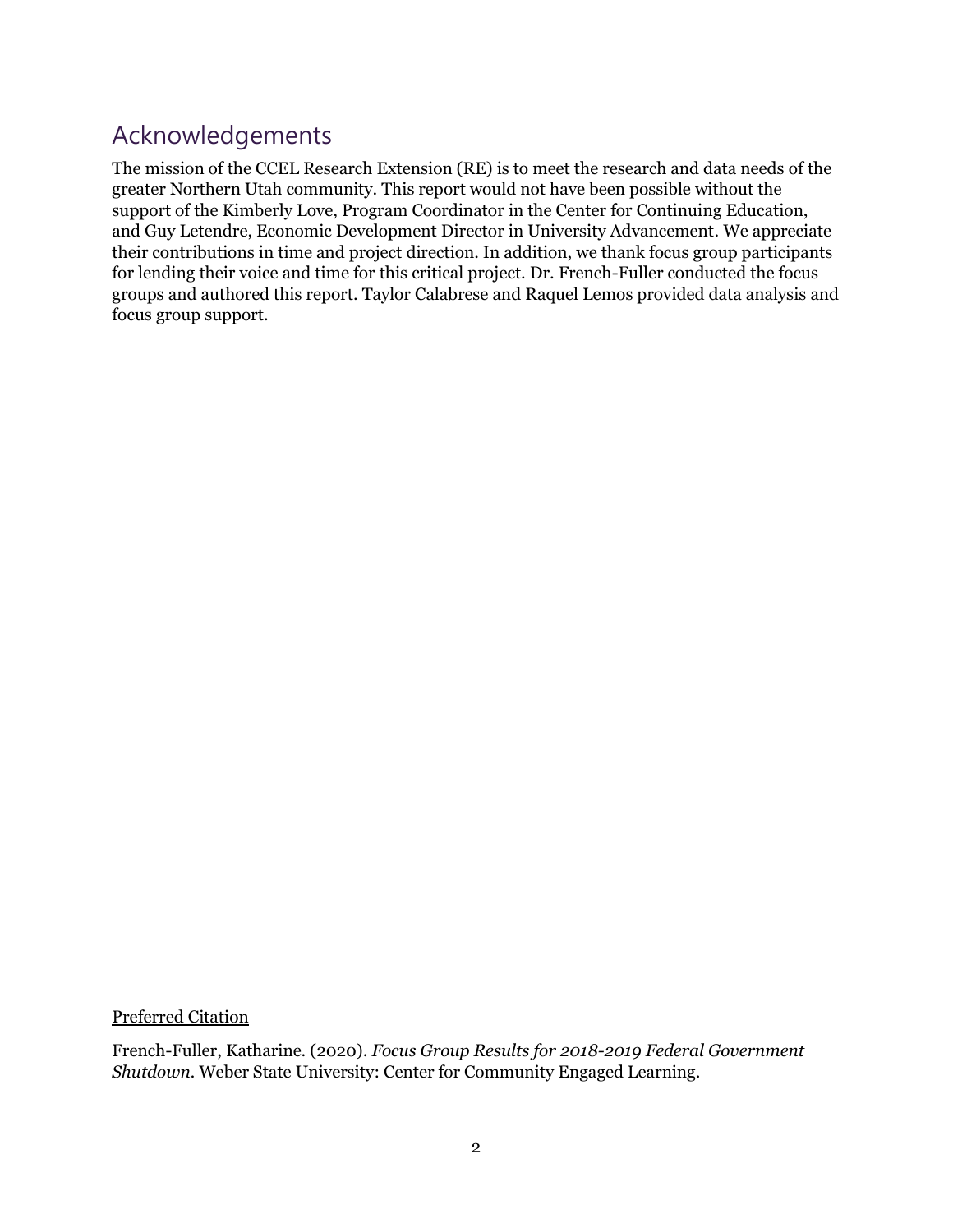### <span id="page-3-0"></span>Introduction

In the winter and spring of 2019, Weber State University's Center for Community Engaged Learning–Research Extension (CCEL-RE) assessed the impact of the federal government shutdown by conducting a survey of federal employees, nonprofits, and businesses in Northern Utah, especially the Ogden area. The survey revealed some interesting data points: about one third of respondents had missed a mortgage or rent payment, 72% had poor mental health during the shutdown, and 30% had gone to a food pantry or received some sort of food assistance. While illuminating, the survey also raised several questions: how could the community better prepare next time to help those affected? Did those with bad anxiety and stress seek help for their mental health, and if not, why not? What were additional short- and medium-term impacts of the shutdown? Is there anything else we didn't understand about how the shutdown affected workers and nonprofits?

Therefore, the CCEL–RE conducted a round of focus groups with furloughed and nonprofit workers to follow-up on the survey results of spring 2019. We spoke with nine federal and nonprofit workers over three focus groups in September 2019. Those who participated responded to the RE's original survey and said they would be willing contribute feedback in focus groups. The workers spoke most frequently and with most intensity about how the shutdown worsened their mental health, deteriorated morale in the workplace, and affected their families' finances. They also mentioned the need for resources and services to be more available and provided sooner, their feelings associated with being used as political pawns, difficulties they had with planning during the shutdown, and what the community could do differently during the next shutdown. The following report is divided into three parts: The Experience of the 2018-2019 Shutdown, Short- and Medium-Term Effects of the Shutdown, and Ideas for Mobilizing during the Next Shutdown.

#### <span id="page-3-1"></span>The Experience of the 2018-2019 Shutdown

1) *Mental Health* – Both survey and focus group participants described how difficult the shutdown was for their mental health. One employee who had to work without pay noted the shutdown affected "me not [in] the ways I thought it would…" and that "by the end of the shutdown I was crying all the time" at work. They found disparaging comments by politicians or those posting comments on the internet to be particularly distressing and spoke at length about the negative ramifications of these comments. It made them feel undervalued, expendable, and like pawns. Financial worries contributed to a great deal of workers' stress and anxiety. In part, this was due to the unknown timeframe of the shutdown, and they were unsure about how to plan for financial insecurity as they had "no information" upon which to base decisions because they "didn't know when it was going to end." Some noted they were lucky enough to have family members help them pay for groceries, gas, or even mortgage payments, but that other workers struggled to pay bills or make arrangements with daycares whom they were unable to pay. Workers worried about these colleagues without sufficient support networks whom they believed to be more severely impacted by the shutdown (single parents, for instance). Some furloughed workers felt helpless to assist those working without pay and wished they could do more, like pick up food from the food pantry. While someone who worked without pay noted, "I know I became resentful, not of the individuals being home, but of the circumstance they got to be home. Because they could apply for unemployment. They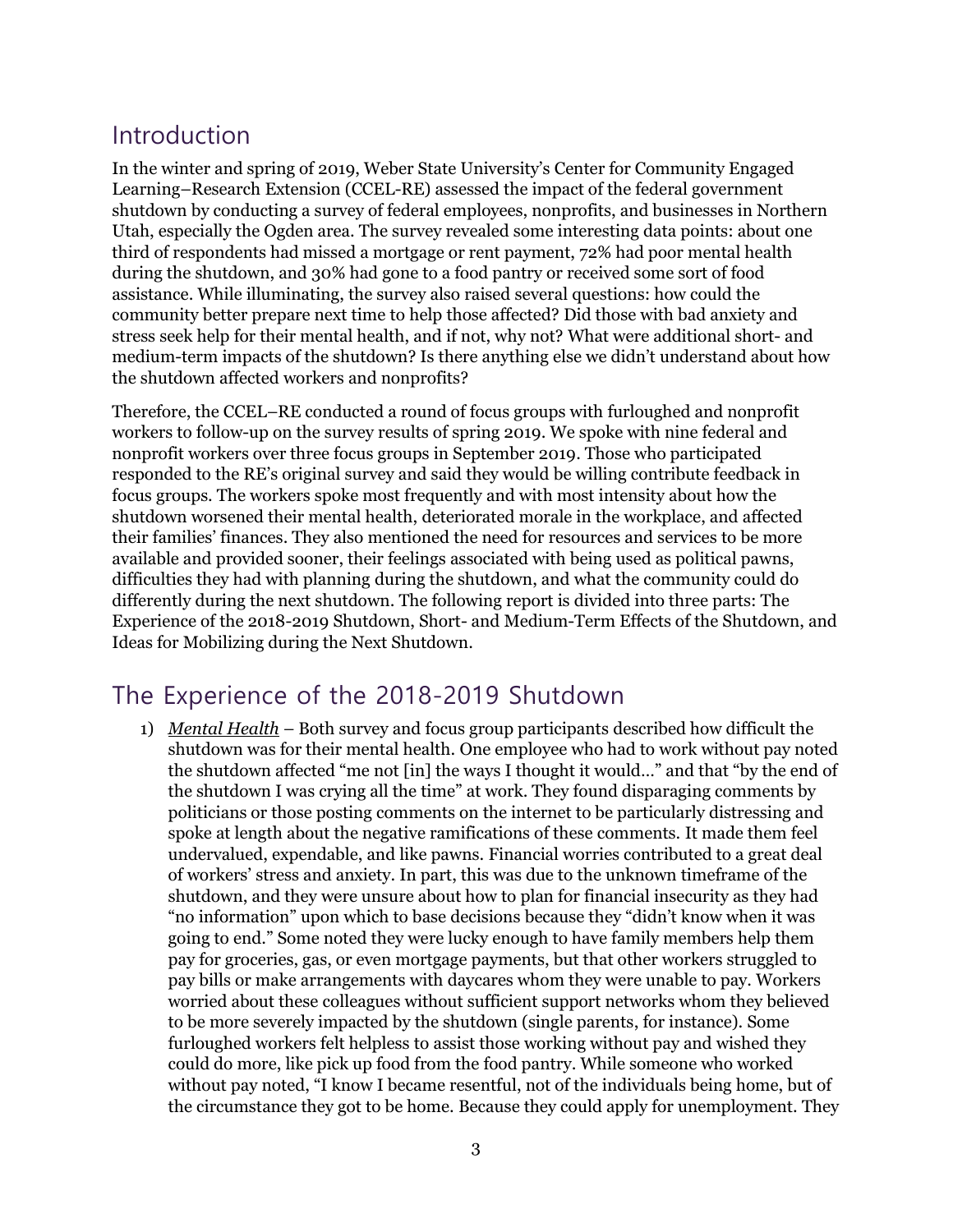could apply for assistance where those of us sitting there working couldn't." In addition, workers said they were required to report back within four hours of the shutdown ending. This timeline caused stress and anxiety as they were attuned constantly to news developments knowing that any day they would have to be back to work within a few hours. Workers also stressed about the backlog of work that was piling up and worried about how missing deadlines and other commitments would affect their business relationships. Thus, while financial stress played a big part in those suffering from poor mental health, these other confounding issues also contributed to stress during the shutdown.

Some workers expressed skepticism that therapists or other mental health professionals could have helped them during the shutdown: "It wouldn't [have] helped….it would not have helped to seek a mental health professional's help 'cause the only thing that would help me is knowing when I was going back to work." They weren't sure what skill or stress management techniques could help them if the ultimate stressor were still present. However, they did acknowledge how commiserating with colleagues in online forums during the shutdown and participating in the focus group was "cathartic."

2) *Pawns and Poor Morale* – Workers view events like the furlough and the negative rhetoric about federal agencies and workers as harmful to morale in their workplaces. As one employee who worked without pay noted,

> So like the first week or two, it was more fun and games at work. It was like everybody kept expecting it to end…and after about the second week, things just really started to shift, and people were now worrying…going into the second month so that we were so behind on things as well. Watching some of the other women, especially in my unit, and I say the women especially because there's [sic] some single moms, and they still had to pay daycare…by the third and fourth week…everyone pretty much lost it.

All workers were angry to have experienced mental and financial fallout when "there was no real reason for [the shutdown]" and "no justification for it." They were strongly resentful for being used, in their view, as political pawns. This made them feel like they lacked control over their own lives: "we're just a pawn in their little temper tantrums," said one employee. Compounding their frustrations, they found it demoralizing when they heard politicians or members of the public denigrate them and their work. They argued that the long-term government shutdown equated to the government breaking a social contract between "our political system and the citizens of this country and the federal workforce."

The ramifications continue, with workers describing how morale remained low six months after the shutdown because they were still behind on work and worried about more government shutdowns. More than that, workers worry about the future of federal service and that talented young people are not interested in working for the government because of negative attitudes toward the government and the increasing instability of government work. They asserted this is in part because many Americans do not appreciate the work of the government. After all, so much of their work is invisible: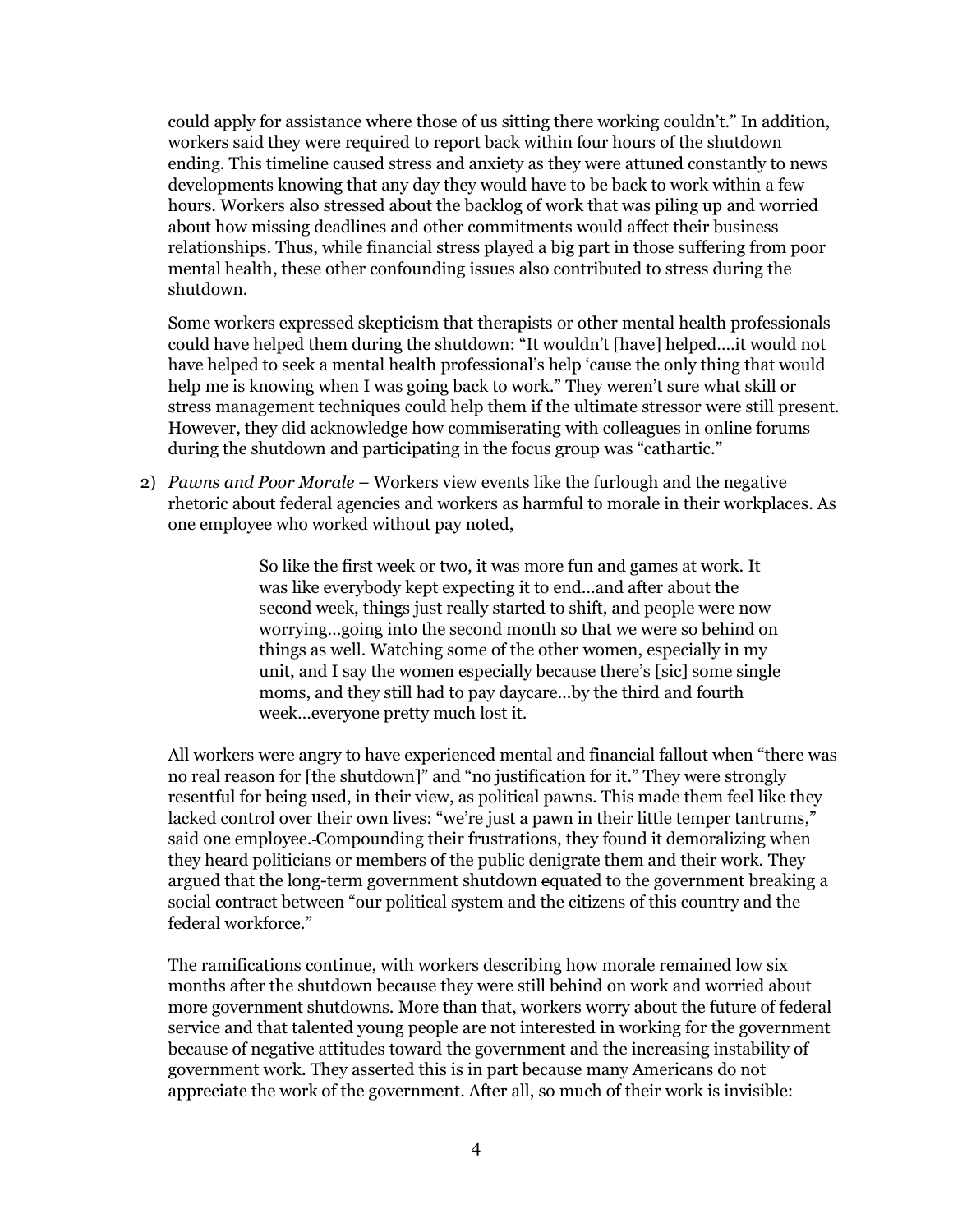"They don't see the benefit of the government. Like having clean water…" Several workers said that they were considering leaving federal service, and one person said that they definitely were because of the low morale and threat of ongoing shutdowns. A career federal worker asked, "Where are the bail points? ...for me, that started coming in around week four." In other words, they were considering at what point to make plans to switch jobs. Thus, some workers focused on the broader systemic problems in addition to their own personal fallout from the shutdown.

- 3) *Planning and Financial Worries* Workers found it extremely difficult to figure out how to make financial decisions without knowing how long the shutdown would last: when should they apply for unemployment? Apply to skip a payment? Dip into savings? Ask family for help? Go to the food pantry? As one worker noted, "You can't stretch your money for an infinite amount of time" and, while they didn't want to take resources from others, they also found it difficult to figure out what the best financial decision would be without knowing how long the shutdown would last. Many low-level GS employees were living paycheck to paycheck and, if they had to work without pay, found it a struggle to pay for food, gas, and childcare—let alone rent, mortgage, or car payments. Those working without pay could apply for programs such as free school lunch or SNAP, but there is always a lag time in becoming eligible for those services as applicants need to prove a lack of income.
- 4) *Professional Reputation* The workers we spoke with expressed much pride in the work that they do and in being part of federal service. For some, their work is "your identity – it is a big part of [y]our identity." Therefore they resented being forcibly furloughed as they are "really committed to [their] work and…pretty driven." They were worried not only about the backlog of work that piled up during the shutdown but how it was hurting professional relationships and how missing their professional obligations made them seem unreliable. As one IT worker said, "It just destroyed a lot of cohesion between us, especially [with] the contractors." The furlough forced them to be unproductive workers incapable of protecting their professional reputations. One worker expressed it this way: "You don't feel like you're being productive. And you get that kind of guilt that–or an anger that you're not allowed to work and everything…and some of us take our jobs seriously. Like we're civil employees, we're working for the government and, ya [sic] know, it's a service." As focus group participants emphasized, the furlough made them feel a lack of control over their professional lives and was a significant source of stress.
- 5) *Caring Community* While workers expressed dismay at the negative comments leveled at them online and by national politicians, they felt like their local community had been very supportive: "The community was fantastic," noted one focus group participant. They appreciated businesses that offered free coffee or haircuts and felt more likely to support them in the future. They mentioned how some banks and credit unions, specifically America First, helped work with them on deferred loan-payment programs.
- 6) *Workers' Unions* The unions representing government workers sent out emails with legislative updates and organized a local rally. However, based on the information this research project gathered, they did not assist in helping struggling workers with food, gas, childcare payments, or other necessities. Local nonprofits found it almost impossible to get in touch with local union leaders so they could figure out how to best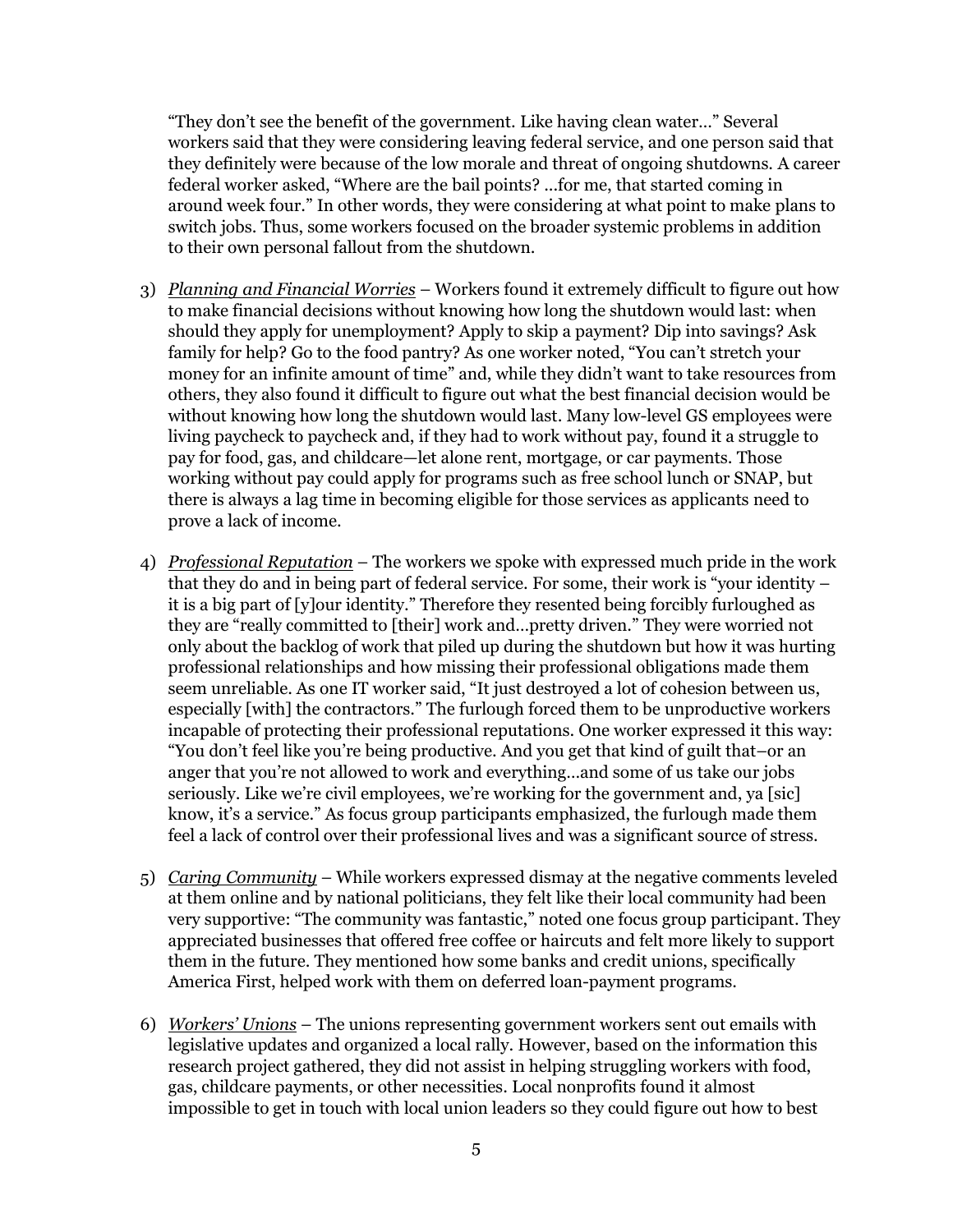help: "The union, at that point, wasn't answering anybody back about anything…they didn't have a good backbone for responding…to kind of mobilize."

#### <span id="page-6-0"></span>Short- and Medium-Term Effect of the Shutdown

- 1) *Mental Health* The mental health of workers was still affected six months after the shutdown ended. Even those who adequately weathered the shutdown expressed anxiety over another possible shutdown in fall 2019. Workers were worried because they did not believe they could survive another shutdown financially. It could push them out of federal service permanently: "I can't worry about where my food's gonna come from or how I'm gonna pay my mortgage." Others commented that the instability produced by the constant cycle of shutdown threats produced too much stress and anxiety. In addition, morale in many departments continued to be low, which also seemed to affect workplace satisfaction and overall wellbeing. One worker was on FMLA and had no plans to return to their job while another had increased their anxiety medication. Many participants still needed to process their experience. They expressed that just participating in the focus groups seven months after the shutdown as having a therapeutic effect, allowing them to think through planning, and was "cathartic."
- 2) *Morale, Professional Reputation, and Federal Service* Morale in some departments was still low six months after the shutdown because of the disparaging comments made by politicians and the public at large. Workers still felt deeply underappreciated and misunderstood. They expressed an ongoing concern that the threat of intermittent, longterm shutdowns was one of many factors contributing to severe recruitment and retention problem in federal agencies. One worker noted there was no one in their 20s at the agency and very few people in their 30s. The shutdown prompted even those with 20 or 30 years of federal service to consider switching careers. Some workers said they were still behind on work and discussed the issue of a damaged professional reputation as an ongoing problem.

#### <span id="page-6-1"></span>Ideas for Mobilizing during the Next Shutdown

1) *Backbone Organization* - Government and nonprofit workers noted that it would be helpful to have a local nonprofit agency that serves as a backbone organization to coordinate efforts during the next long term shutdown. They suggested the United Way of Northern Utah might be able to fill that role. A backbone agency could collect donations for childcare payments, gas cards, food, and rent/mortgage payments. They could coordinate with the Chamber of Commerce to publicize local businesses that offer free services (from coffee to a visit to the trampoline park). It could also promote the availability of resources and services to those in need and coordinate informal gettogethers (like meals) and resource nights. In conjunction with partnering nonprofits, the agency could plan ahead of time how to mobilize after one week, two weeks, or one month of a shutdown.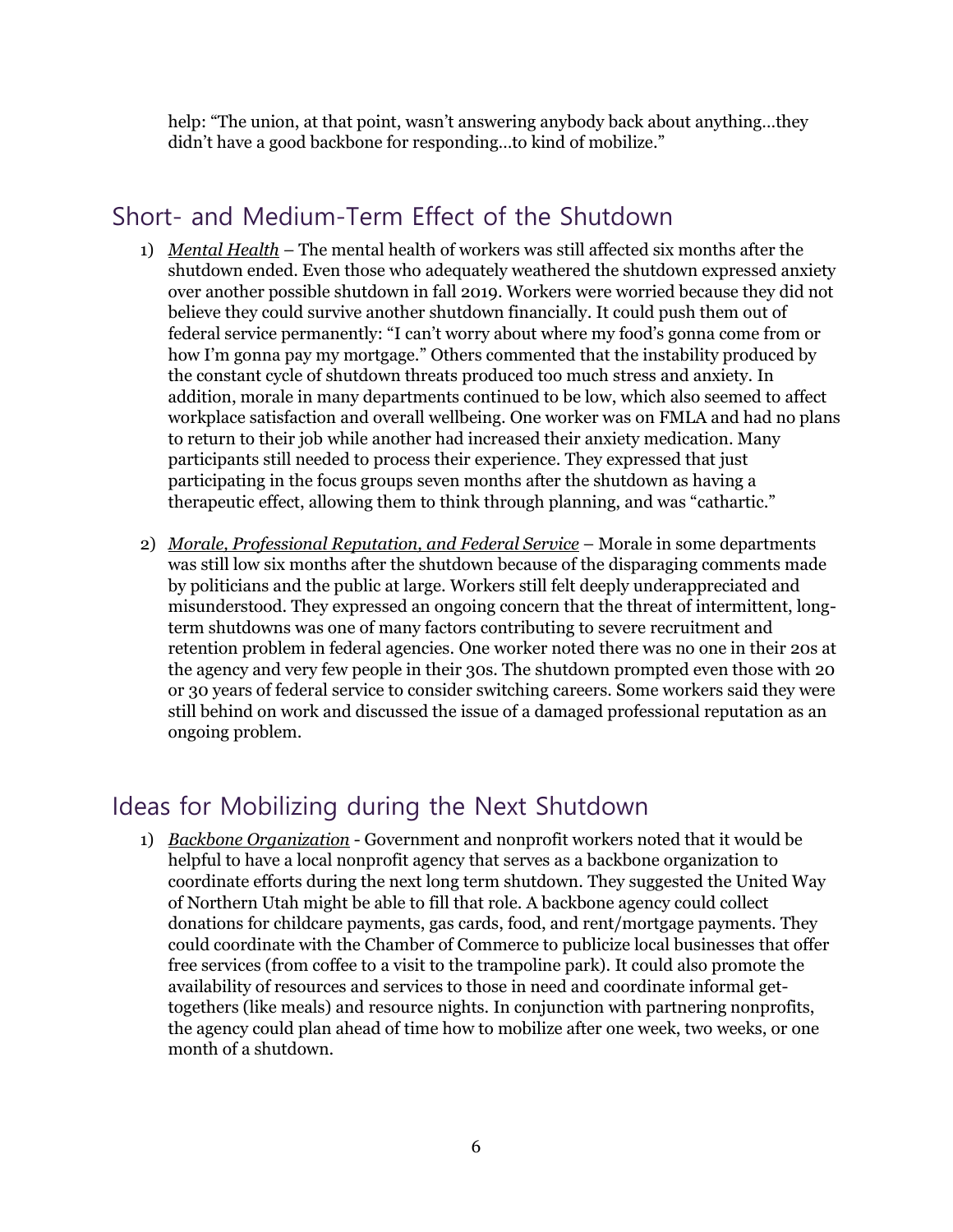- 2) *Access to Services and Resources* Government workers said it was difficult for those working without pay to visit services (like the food pantry) as they tend to operate during business hours. They suggested it would be helpful for food pantries to institute a process where designated friends, family, or furloughed workers could pick up food for those working without pay. Two nonprofits who operate food pantries in the Ogden area noted they together served 536 more families, an increase of roughly 30%. These data suggest a strong need for assistance, considering that many working without pay were not able to access those food pantries.
- 3) *Childcare* Government workers noted how hard it was for some colleagues with children to continue paying for childcare during the shutdown. Those furloughed couldn't give up a spot at the childcare by withdrawing their child, and those working without pay had to send their children but had no way of paying (primarily single parents). They suggested that the designated backbone organization collect donations for childcare and distribute these funds to those in need.
- 4) *Events/Meals* Government workers stated they found participating in the focus groups to be therapeutic. They said that during the shutdown social media groups also provided outlets to vent and to help each other. They expressed a desire for a potential backbone agency to organize events such as dinners that would serve two purposes: 1) give furloughed workers the ability to get together for a sense of community, commiserate, and share what they knew of resources and services; 2) serve as a resource fair where local food pantries, mental healthcare providers, banks, credit unions, etc. could be present to make workers aware of what resources and services are available to them.
- 5) *Communication Strategy* Both nonprofit and government workers discussed the best way to reach furloughed workers during the next shutdown. They both mentioned social media, local television news, the local newspaper (the *Standard-Examiner*), word of mouth, and online social media support groups as being effective last time. Those efforts should therefore be intensified, expanded, and coordinated during the next government shutdown (e.g., host a dinner and resource fair early on in the shutdown to help spread word about resources and maintain a sense of community). While the local unions did not share information regarding local resources during this past shutdown, focus group participants speculated that perhaps next time unions could text members. Participants also wondered if an old fashioned telephone tree would be a good way to get the word out about resources to both those working without pay and those furloughed. If the timing was right, Ogden City could even publish information on the monthly newsletter that accompanies residents' water bills. Getting information out and bring resources online quickly could help alleviate anxiety and stress produced by the uncertainty of the unknown shutdown period.
- 6) *Local Business Support* Government workers were grateful to all businesses who reached out to government employees. They particularly noted how businesses on Ogden's 25th Street, located near one federal building, offered free coffee and meals. However, most workers are located on Ogden's 12<sup>th</sup> Street, where there were no or few businesses offering supports to workers. They suggested that participation from those businesses would be appreciated next time.